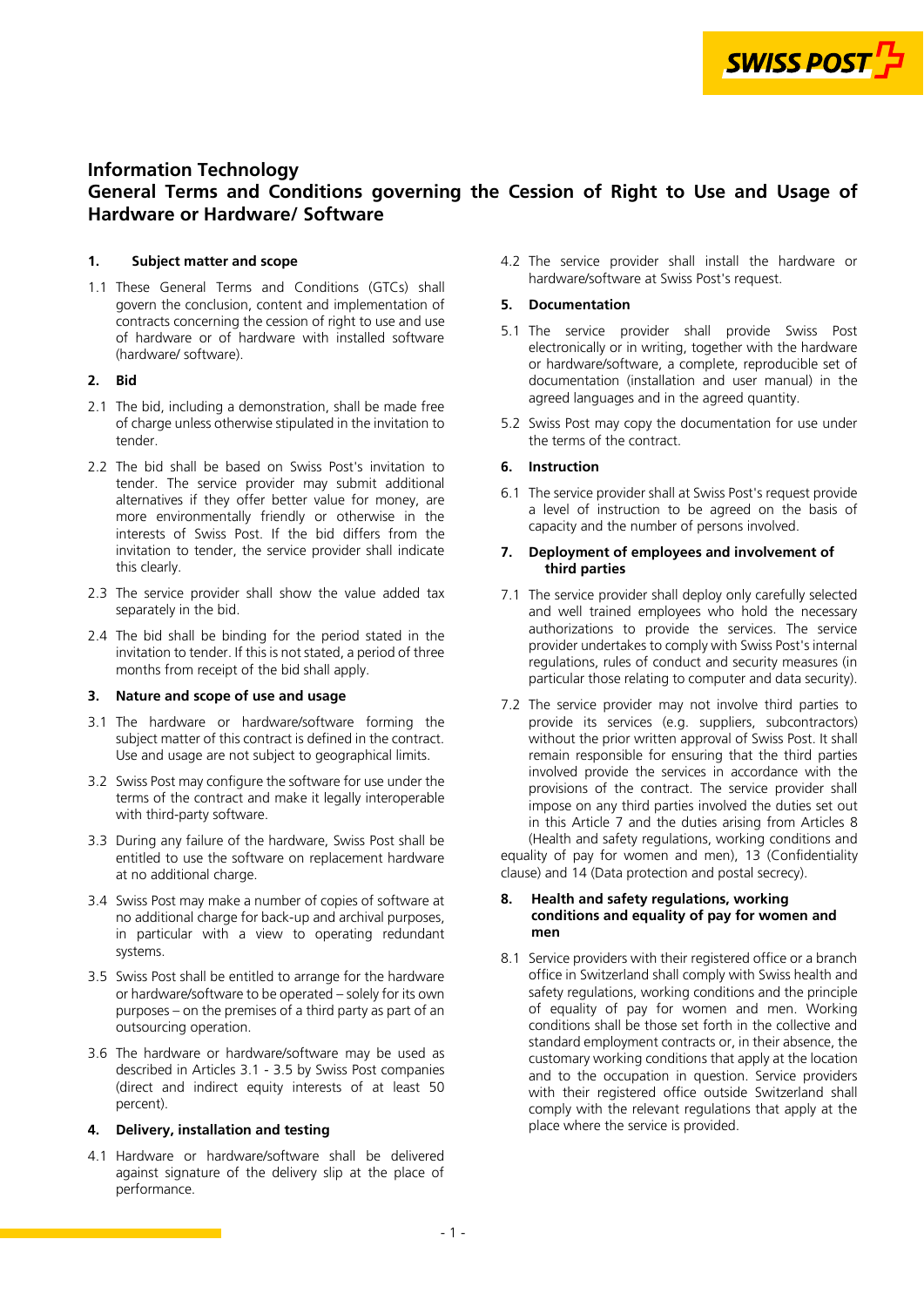

### <span id="page-1-0"></span>**9. Place of performance**

9.1 Swiss Post shall designate the place of performance. If this has not been determined, the place of installation shall be deemed to be the place of performance.

### **10. Fees and invoicing**

- 10.1The fee set under contract shall cover all services required for proper contractual performance. In particular, the fee shall cover the cost of ceding the hardware or hardware/software for use and usage, documentation costs, packing, transport, insurance and unloading costs and public charges (e.g. value added tax). If it has been agreed that installation, instruction and maintenance will be provided, the fee shall also cover the resulting charges and expenses. These cost items shall be stated separately in bids and invoices.
- 10.2The service provider shall issue invoices in accordance with a payment schedule or after providing the service. Value added tax shall be stated separately on the invoice and may not be charged retrospectively.
- 10.3The contractually agreed payment conditions and payment periods shall apply.
- 10.4Advance payments may only be made in exceptional circumstances and provided that it has been agreed that the service provider will furnish Swiss Post at its own cost with security in the form of a bank or insurance guarantee from a bank of primary standing.
- 10.5Where Swiss Post and/or Swiss Post companies (direct and indirect equity interests of at least 50 percent) use the services of the service provider, the relative fees shall be cumulated for the purposes of calculating discounts.

# **11. Import regulations**

11.1The service provider guarantees compliance with any import regulations and that the necessary permits have been obtained.

#### **12. Infringement of protective rights**

12.1The service provider shall mount a defense against thirdparty claims arising from infringement of protective rights without delay at its own cost and risk. It shall notify Swiss Post immediately of such claims in writing and shall not object to any intervention by Swiss Post in any legal proceedings. If the third party makes the claims directly against Swiss Post, the service provider shall at Swiss Post's first request participate in the dispute to the extent permitted under the relevant procedural rules. The service provider undertakes to bear all costs (including damages payments), incurred by Swiss Post as a result of court action and/or any out of court settlement of a legal dispute. In the event of an out of court settlement, the service provider need only make the agreed payment to the third party if it has consented to the settlement beforehand.

12.2If, as a result of claims made in exercise of protective rights, it is impossible for Swiss Post to use or enjoy the hardware or the hardware/software in full or in part, the service provider may at its choosing replace the hardware or the hardware/software with a different type, to change its services so as to ensure that they do not infringe third-party rights while still maintaining the scope of services agreed under the contract, or at its own cost procure a licence from the third party. If the service provider fails to exercise any of these options within a reasonable period, Swiss Post shall be entitled to withdraw from the contract with immediate effect. The service provider must at all events hold Swiss Post harmless under all circumstances, irrespective of fault.

#### **13. Confidentiality clause**

- 13.1Any facts and information that are not in the public domain or generally accessible shall be treated as confidential by both parties. In case of doubt, facts and information should be treated as confidential. Both parties undertake to take all financially reasonable and technically and organizationally feasible precautions in order to protect confidential facts and information effectively against access by and disclosure to unauthorized persons.
- 13.2This duty of confidentiality shall also apply prior to conclusion of the contract and shall continue beyond termination of the contractual relationship.
- 13.3No breach of the duty of confidentiality shall be deemed to have occurred in the event that confidential information has been disclosed by Swiss Post within its own group or to third parties involved. This shall apply to the service provider insofar as disclosure is necessary for the performance of the contract or provisions of the contract are disclosed by it within the group.
- 13.4The duty of confidentiality does not apply if an obligation to disclose the confidential information exists due to an enforceable official or judicial order or mandatory law. The other party must be informed beforehand, insofar as this is legally permissible. No prior information is required in the case of announcements by Swiss Post within the scope of public procurement law.
- 13.5The service provider may not publicize the fact that a business relationship exists or has existed with Swiss Post, and shall not cite Swiss Post as a reference without written consent.
- 13.6The parties shall subject their employees and other auxiliary persons to the obligations arising from this Article 13.
- 13.7If either party breaches the aforementioned duty of confidentiality, it shall pay liquidated damages as specified in Article [16](#page-2-0) to the other party unless it can be proved that it was not at fault.

#### **14. Data protection and postal secrecy**

14.1The parties undertake to comply with the provisions of Swiss data protection laws.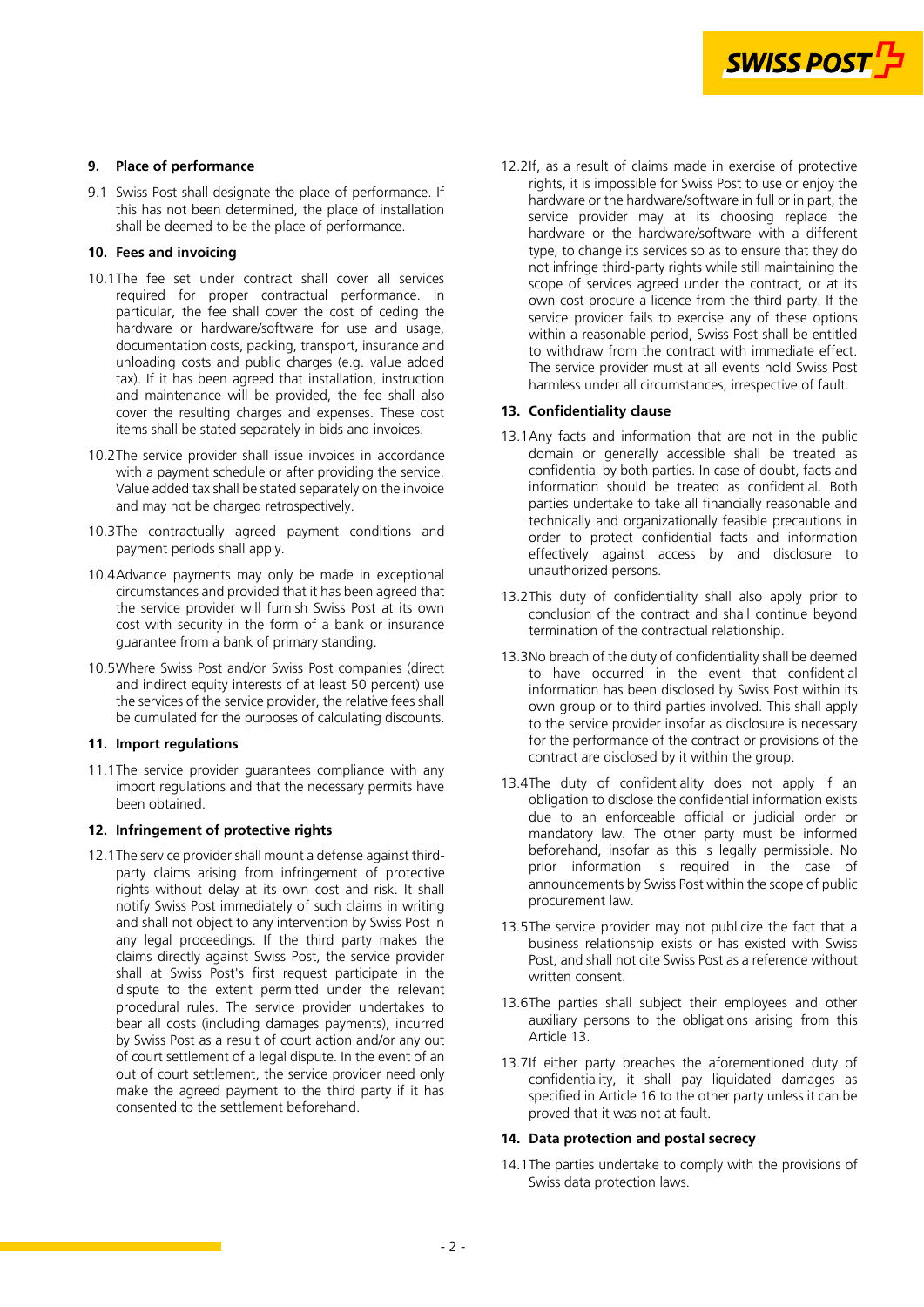

- <span id="page-2-0"></span>14.2Personal data may be processed solely for the purpose of and to the extent required for the performance and execution of the contract. The service provider shall inform Swiss Post in advance of any disclosure of data.
- 14.3Insofar as the service provider has access to the postal and payment transactions of Swiss Post's customers, it undertakes to comply with the requirement of postal secrecy as described in Article 321<sup>ter</sup> of the Swiss Criminal Code.
- 14.4The parties shall subject their employees and other auxiliary persons to the obligations arising from this Article [14.](#page-1-0)
- 14.5When required by Swiss Post, in particular when the European Data Protection Ordinance (EU-DSGVO) applies or when personal data is transferred outside Switzerland, the processing of personal data by the service provider is based on an additional data protection agreement.

# **15. Default**

- 15.1If the service provider fails to comply with firmly agreed deadlines (expiration date transactions), it shall automatically be deemed to be in default, and in other cases after being sent a reminder.
- 15.2If the service provider is in default, it shall pay liquidated damages as specified in Article 16 unless it can be proved that it was not at fault.

#### **16. Liquidated damages**

16.1Duty of confidentiality

Liquidated damages shall amount to 10 percent of the annual fee for each instance of infringement, up to a maximum of CHF 50,000 per occurrence.

16.2Failure to meet deadlines

Liquidated damages shall amount to 0.05 percent for each day of delay, subject to a maximum total of 10 percent of the annual fee per occurrence, for failure to comply with the deadlines specified in Article 15.

- 16.3Payment of liquidated damages shall not release the service provider from the requirement to comply with its contractual obligations. Liquidated damages shall be payable in addition to any damages due.
- 16.4The annual fee shall be deemed to be the fixed price agreed for the year in question. Where no fixed price has been agreed, the calculation of liquidated damages shall be based on the fee paid for the previous year; in the first year of the contractual relationship, this will be the fee payable for the current year.

# **17. Warranty**

17.1The service provider warrants that the hardware or hardware/software ceded for use, usage will be supplied with all of the agreed and warranted characteristics, and that it will be suitable for use for the intended purpose and comply with the relevant legal requirements. The service provider shall maintain the

hardware or hardware/software in this condition throughout the term of the contract.

- 17.2The service provider guarantees that it holds all of the rights required to provide its services in accordance with the contract. In particular, it is authorized to grant Swiss Post the right to use the hardware or hardware/software to the extent laid down in the contract.
- 17.3Swiss Post can notify defects at any time during the entire contract.
- 17.4The service provider undertakes to rectify within a reasonable time and at its own cost any defects, which may have emerged. If necessary, it shall provide Swiss Post with a suitable replacement for the hardware or hardware/software while any defect is being rectified.
- 17.5If the service provider fails to rectify the defects within a reasonable time and/or to provide Swiss Post with the necessary replacement, Swiss Post may at its choosing deduct the value of the defect from the fee, carry out the necessary measures itself, arrange for this to be done by a third party at the service provider's expense and risk or withdraw from the contract.
- 17.6If loss, damage or injury occurs as the result of a defect, the service provider shall also be liable to pay compensation as described in Article 18.

#### **18. Liability**

- 18.1The parties shall bear liability for any loss, damage or injury cased to the other party, unless it can be proved that the relevant party was not at fault. Liability for personal injury shall be unlimited.
- 18.2The parties shall bear liability for the conduct of the auxiliary persons and third parties whom they involve (e.g. subcontractors, suppliers) in the same manner as for their own.

### **19. Maintenance**

19.1The service provider agrees to maintain the hardware and software beyond the warranty period. Swiss Post's General Terms and Conditions governing the Maintenance of Hardware and software (IT GTC/M) shall apply.

#### **20. Inception and duration**

- 20.1This contract shall take effect upon signature by both parties, unless a different date of inception has been stipulated in the contract.
- 20.2If a contract has been entered into for an indefinite period, unless agreed otherwise, the service provider may terminate it at the end of a calendar month by giving 3 months' notice in writing.
- 20.3The contract may be terminated at any time without notice for good cause. "Good cause" shall include the following in particular:
	- the occurrence of an event or state of affairs that renders the continuation of the contractual arrangement unreasonable for the terminating party, such as a serious or repeated breach of contractual duties;